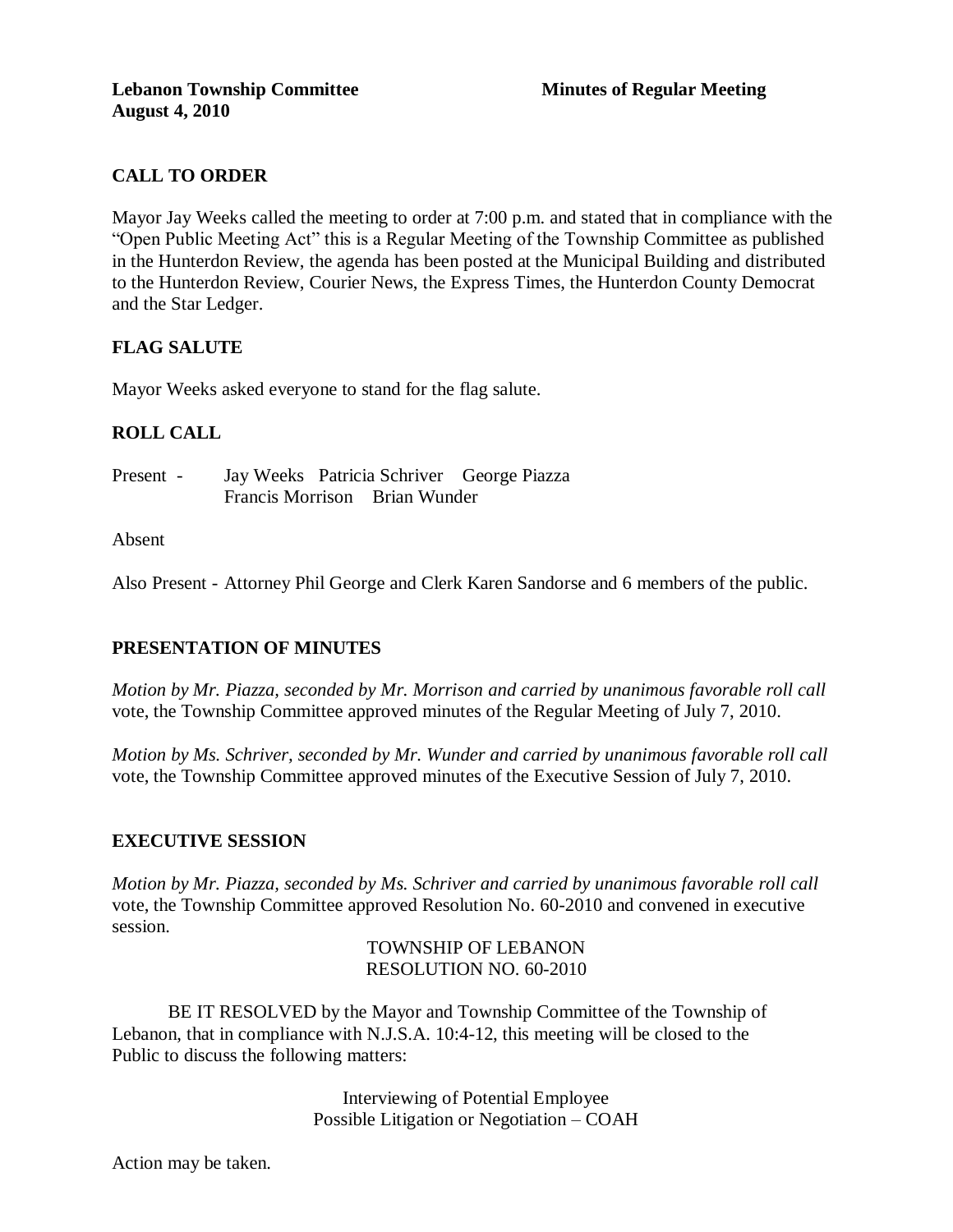LTCM 08/04/2010 Page 2 of 11

*Motion by Mr. Piazza, seconded by Mr. Wunder and carried by unanimous favorable roll call*  vote, the Township Committee reconvened the Regular Committee meeting.

Attorney George stated that during the executive session the Township Committee interviewed a candidate for the positions of Accounts Payable Clerk and Recycling Coordinator. Also discussed during the session was potential litigation against a landlord relative to a Rehabilitation Program Certification tenant which may result in litigation in the near future due to emergency service which were provided.

### **Appointment of Accounts Payable Clerk**

*Motion by Mr. Piazza, seconded by Mr. Morrison and carried by unanimous favorable roll call*  vote, the Township Committee appointed JoAnn Fascenelli as Accounts Payable Clerk and Recycling Coordinator.

### **PUBLIC COMMENTS – Agenda Items Only**

*Motion by Mr. Piazza, seconded by Ms. Schriver and carried by unanimous favorable roll call vote,*  the Township Committee opened the Public Comment portion of the meeting.

There were no comments from the public.

*Motion by Ms. Schriver, seconded by Mr. Wunder and carried by unanimous favorable roll call vote,*  the Township Committee closed the Public Comment portion of the meeting.

### **RESOLUTIONS**

#### **Resolution No. 61-2010 – Amending Capital Budget**

*Motion by Ms. Schriver, seconded by Mr. Wunder and carried by unanimous favorable roll call*  vote, the Township Committee adopted Resolution No. 61-2010. (as written below)

### **TOWNSHIP OF LEBANON COUNTY OF HUNTERDON STATE OF NEW JERSEY A RESOLUTION NO. 61-2010**

WHEREAS, the Township of Lebanon desires to constitute the 2010 Capital Budget of said municipality by inserting therein Various Capital Projects:

#### *Road Resurfacing, Fueling Station, Tractor, Mower, Backhoe, Ambulance*

NOW, THEREFORE, BE IT RESOLVED by the Township Committee of the Township of Lebanon as follows:

**Section 1.** The 2010 Capital Budget of the Township of Lebanon is hereby constituted by the adoption of a schedule to read as follows: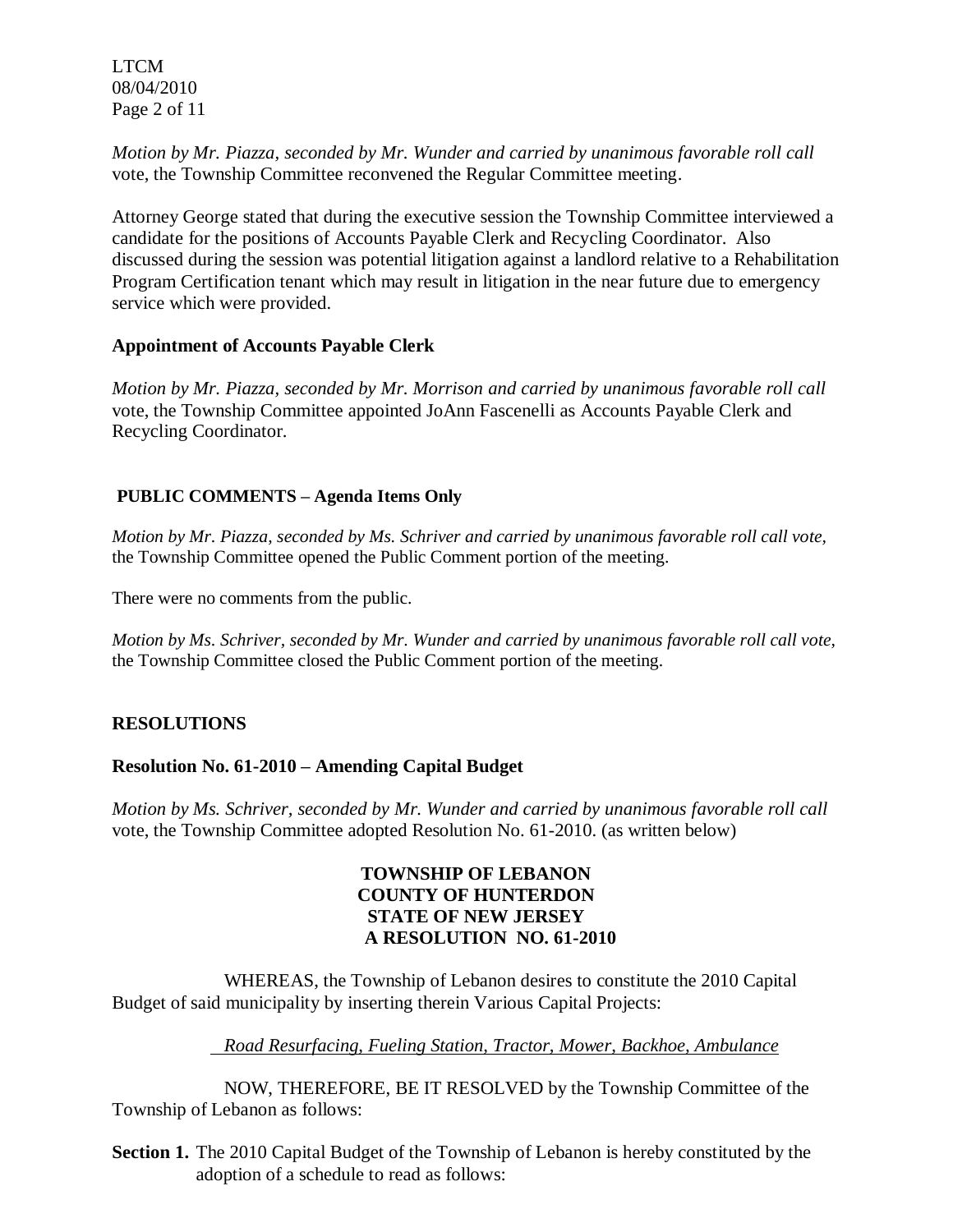# **PROJECT NO. 2 CAPITAL BUDGET OF THE TOWNSHIP OF LEBANON, COUNTY OF HUNTERDON, NEW JERSEY Projects Scheduled for 2010 Method of Financing**

|                 | <b>CAPITAL</b>   |         |                            |                |                |
|-----------------|------------------|---------|----------------------------|----------------|----------------|
|                 | <b>ESTIMATED</b> |         | BUDGET IMPROVEMENT CAPITAL |                | <b>GENERAL</b> |
| <b>PROJECT</b>  | <b>COST</b>      | APPROP. | <b>FUND</b>                | <b>SURPLUS</b> | <b>BONDS</b>   |
| Multi-Purpose   |                  |         |                            |                |                |
| As Stated Above | \$840,000.00     |         | \$42,000.00                | <b>NONE</b>    | \$798,000.00   |

**Section 2.** The Clerk is authorized and directed to file a certified copy of this resolution with the Division of Local Government Services, Department of Community Affairs, State of New Jersey, within three days after the adoption of this project to be included in the 2010 Permanent Capital Budget as adopted.

#### **Resolution No. 62-2010 – Municipal Alliance 2011 Application**

*Motion by Mr. Piazza, seconded by Ms. Schriver and carried by unanimous favorable roll call*  vote, the Township Committee adopted Resolution No. 62-2010. (as written below)

### **STATE OF NEW JERSEY COUNTY OF HUNTERDON TOWNSHIP OF LEBANON RESOLUTION NO. 62-2010**

**WHEREAS,** the Township Committee of the Township of Lebanon, County of Hunterdon, State of New Jersey recognizes that the abuse of alcohol and drugs is a serious problem in our society amongst persons of all ages; and,

**WHEREAS,** the Township of Lebanon Committee further recognizes that it is incumbent upon not only public officials but upon the entire community to take action to prevent such abuses in our community; and,

**WHEREAS,** the township of Lebanon Committee supports the application of funding from Governor's Council on Alcoholism and Drug Abuse through the County of Hunterdon; **NOW, THEREFORE, BE IT RESOLVED** by the Township of Lebanon, County of Hunterdon, State of New Jersey hereby recognizes the following:

- 1. The Township Committee does hereby support the submission of an application for the Voorhees Municipal Alliance Grant for calendar year 2011 in the amount of \$20,300.00
- 2. As Lead Municipality for the Voorhees Cluster, the Township Committee acknowledges the terms and conditions for administering the Municipal alliance grant, including the reporting of programs within its cluster area.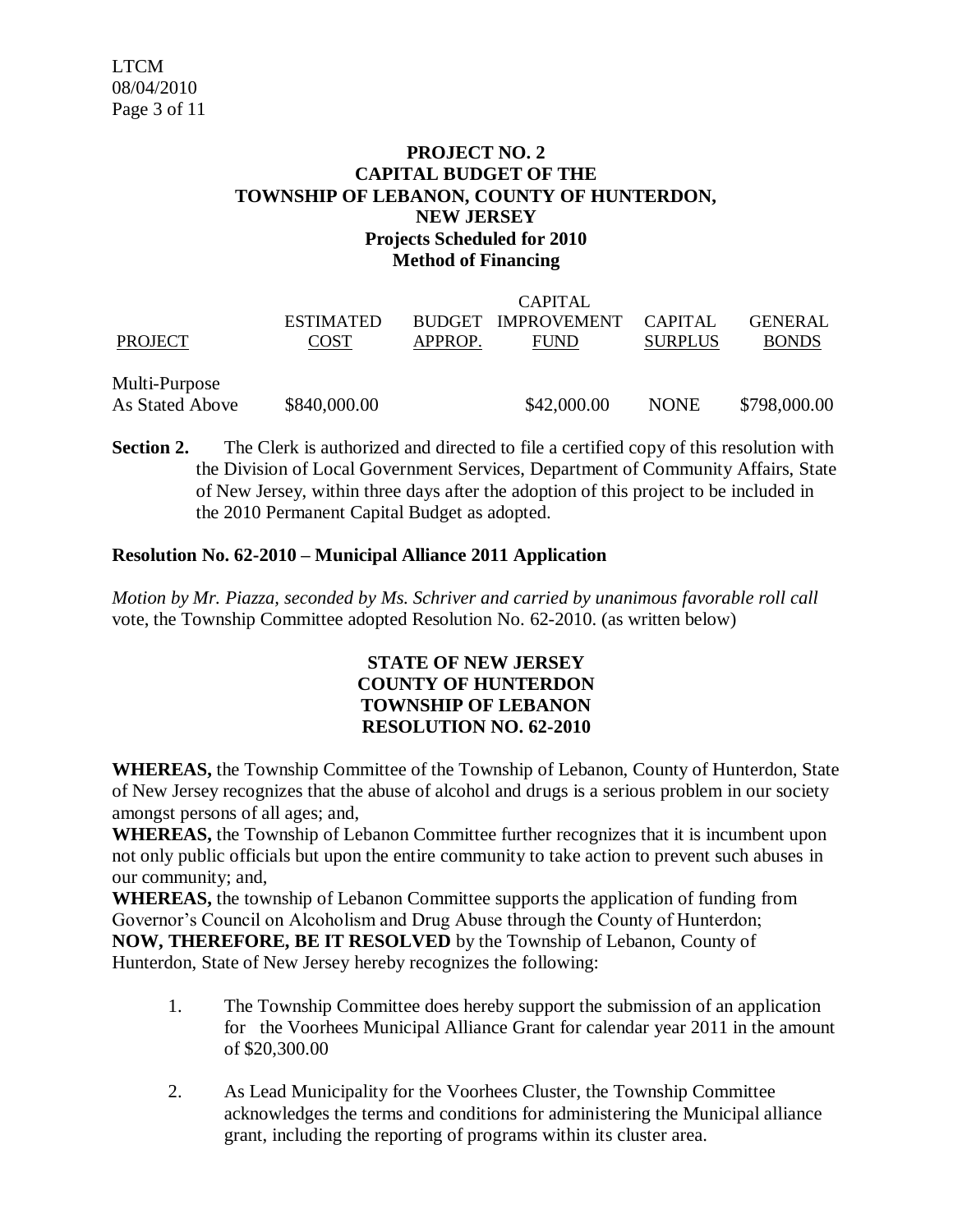### LTCM 08/04/2010 Page 4 of 11 **ORDINANCES**

#### **Ordinance 2010-10 - Public Hearing**

*Motion by Ms. Schriver, seconded by Mr. Piazza and carried by unanimous favorable roll call vote,*  the public hearing for Ordnance No. 2010-10 was opened.

Mr. Anthony Casale inquired on what changes were made in amending the ordinance.

*Motion by Ms. Schriver, seconded by Mr. Piazza and carried by favorable roll call vote, the*  Township Committee closed the public comments portion of the meeting.

*Motion by Ms. Schriver, seconded by Mr. Piazza and carried by unanimous favorable call vote, the*  Township Committee adopted Ordinance No. 2010-10 as written below.

### **ORDINANCE NO. 2010-10 TOWNSHIP OF LEBANON COUNTY OF HUNTERDON STATE OF NEW JERSEY AN ORDINANCE TO REVISE, AMEND AND SUPPLEMENT THE CODE OF THE TOWNSHIP OF LEBANON CHAPTER 400, ENTITLED "ZONING", SPECIFICALLY SECTION 400-4, TITLED "DEFINITIONS" AND SECTION 400-11, TITLED "CONDITIONAL USES"**

**WHEREAS**, the Township Committee of the Township of Lebanon, Hunterdon County, New Jersey has reviewed the Township Code and believes that some amendments to the Zoning Ordinance are necessary; and,

**WHEREAS**, the Township Committee believes such amendments are necessary to update, supplement, clarify and/or explain certain provisions in the Zoning Ordinance.

**NOW, THEREFORE, BE IT ORDAINED** by the Township Committee of the Township of Lebanon, County of Hunterdon, State of New Jersey that Chapter 400, titled "Zoning" of the Code of the Township of Lebanon is hereby amended, revised and supplemented as to the following sections:

**Section 1.** Subsection 400-4 is hereby amended to delete the definitions of Light Commercial Vehicle and Light Vehicle to be replaced by the following new language.

LIGHT COMMERCIAL VEHICLE – A currently registered and operational motor vehicle bearing commercial license plates and having a gross vehicle rating (GVWR) of 26,000 pounds or less.

LIGHT VEHICLE – Pedal-operated vehicles, motorcycles, mopeds, cars, pickup trucks, sports utility vehicles, and vans having a gross vehicle weight rating (GVWR) of 12,000 pounds or less. **Section 2.** Subsection 400-11 B(6) is hereby amended to delete the existing paragraph and include the following new language.

(6) Home occupations.

a) Home occupations in the following category are subject to minor site plan approval by the municipal agency having jurisdiction.

[1] The home occupation shall be conducted entirely within a principal building and/or a permitted accessory building.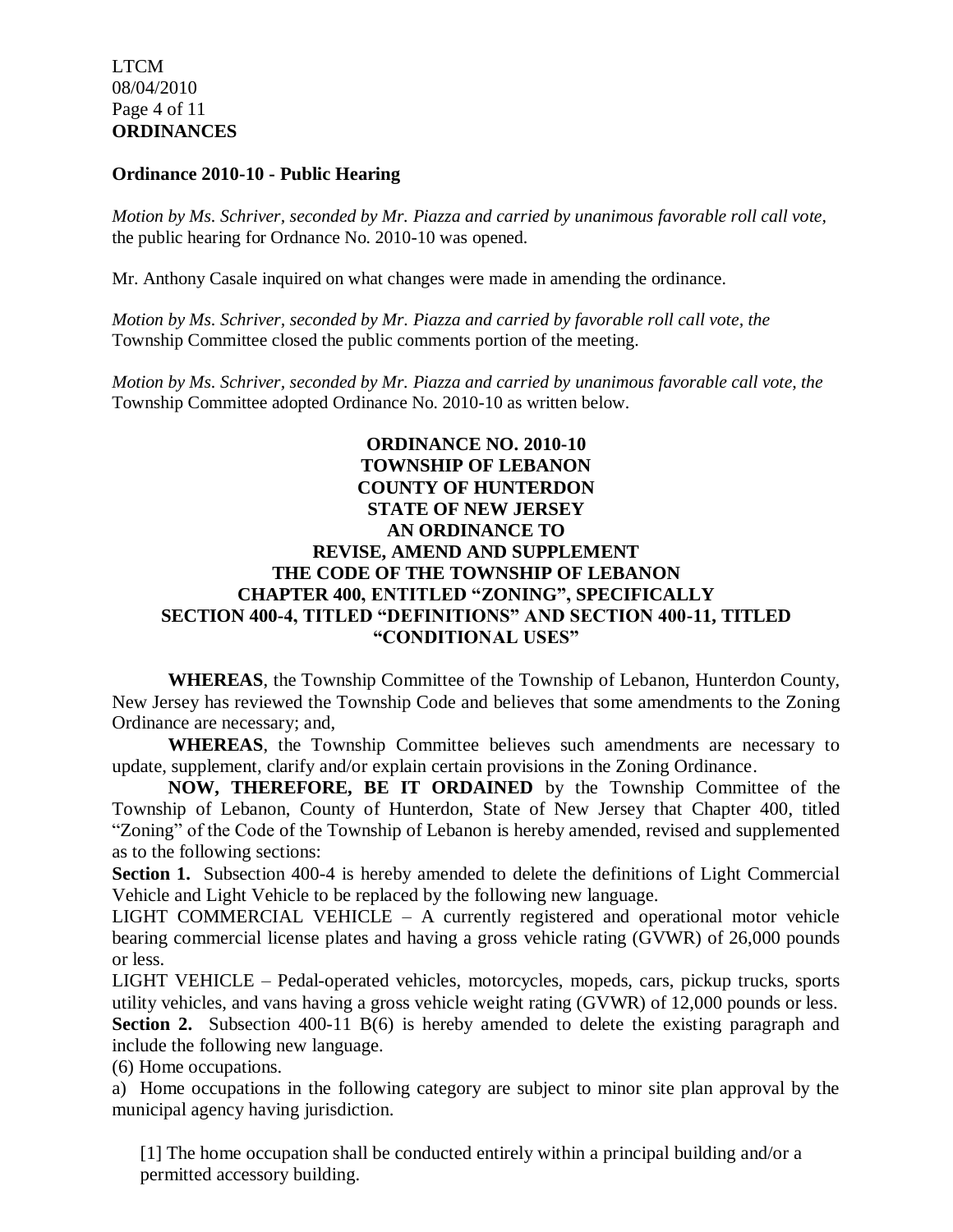LTCM 08/04/2010 Page 5 of 11

> [2] Not more than 20% of the gross floor area of the principal building, not including any cellar, shall be used for the home occupation, and the home occupation shall not occupy more than 2,000 square feet of all buildings, both principal and accessory.

> [3] Not more than two light commercial vehicles may be kept on the premises in connection with the home occupation.

> [4] Not more than two nonresidents of the premises shall be employed in connection with the home occupation.

> [5] Not more than one delivery and one shipment per day of goods, chattels, materials, supplies, or items of any kind shall be made either to or from the premises in connection with the home occupation except in a vehicle owned by the resident and kept on the premises.

> [6] Not more than two home occupations shall be permitted in a principal building and/or the permitted accessory building.

> [7] There shall be no nuisance element detectable beyond the property line in connection with the home occupation.

> [8] The amount and method of storage of any hazardous material proposed to be kept on the premises shall be indicated on the application.

[9] Only a single sign, not to exceed 20 inches by 30 inches, shall be permitted.

[10] The municipal agency having jurisdiction shall determine a reasonable off-street parking requirement consistent with proposed use and zoning ordinance.

(b) Home occupations that conform to the following standards shall not require minor site plan approval, but shall be reviewed by the Zoning Officer for compliance.

[1] The home occupations shall be conducted entirely within a principal building or a permitted accessory building.

[2] Not more than 20% of the gross floor area of the principal building, not including any cellar, shall be used for the home occupation, and the home occupation shall not occupy more than 1,000 square feet of all buildings, both principal and accessory.

[3] Not more than two light commercial vehicles may be kept on the premises in connection with the home occupation.

[4] Not more than one nonresident of the premises shall be employed in connection with the home occupation.

[5] Not more than one delivery and one shipment per day of goods, chattels, materials, supplies, or items of any kind shall be made either to or from the premises in connection with the home occupation except in a vehicle owned by the resident and kept on the premises.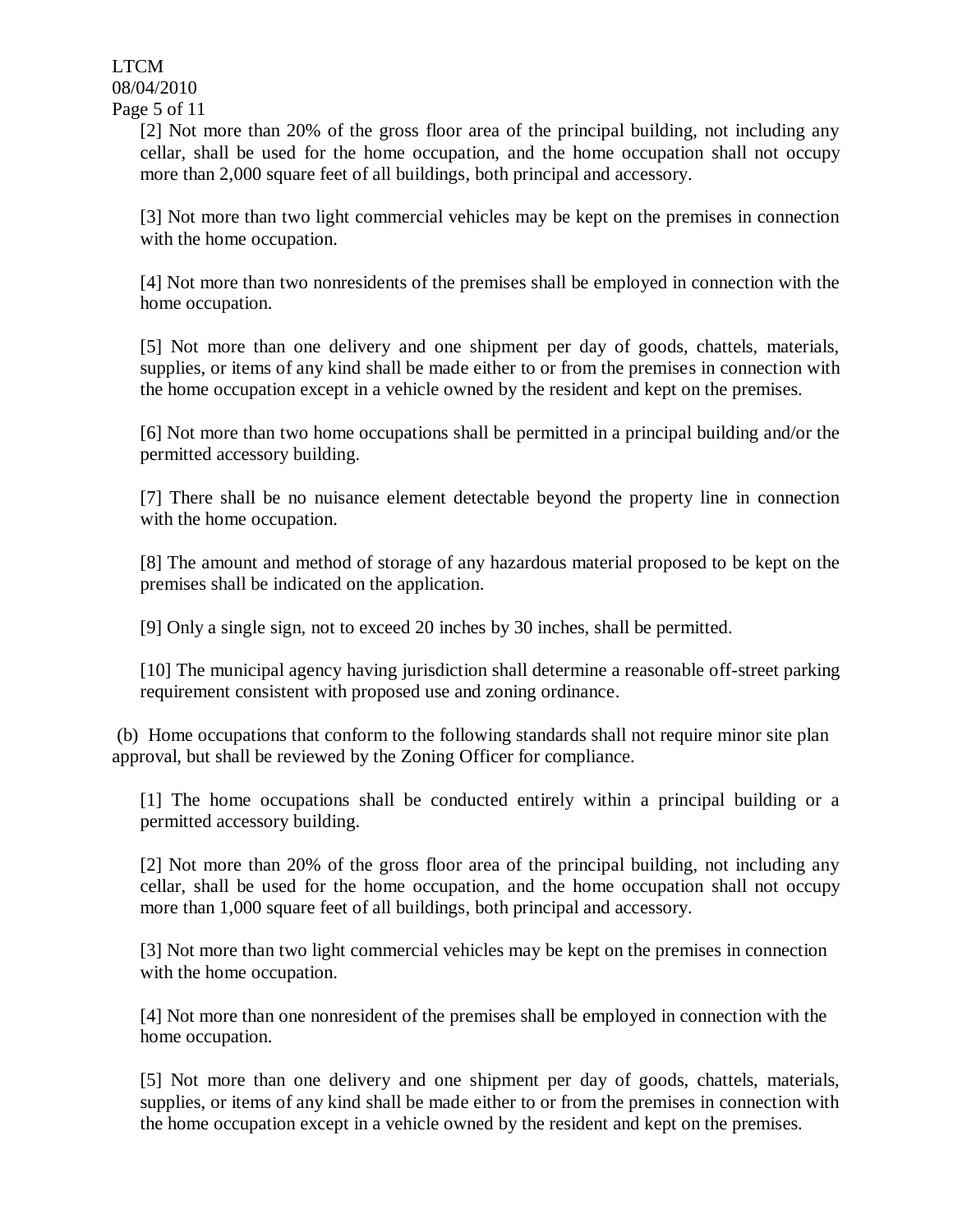LTCM 08/04/2010 Page 6 of 11

> [6] Not more than one home occupation shall be permitted in a principal building or the permitted accessory building.

[7] There shall be no nuisance element detectable beyond the property line in connection with the home occupation.

[8] The amount and method of storage of any hazardous material proposed to be kept on the premises shall be indicated on the application, and approval(s) of the method of storage and disposal shall be provided to the Zoning Officer.

[9] Only a single sign, not to exceed 20 inches by 30 inches, shall be permitted.

[10] The Zoning Officer, in consultation with the Township Engineer shall determine a reasonable off-street parking requirement.

[11] Home occupations in this category are exempt from Planning Board review, and may be authorized by the Zoning Officer. The Zoning Officer shall report to the Planning Board, at its first meeting of the month, all authorizations for this category of home occupations granted or denied during the previous month together with a copy of the checklist for each application.

- (c) Exempt home occupations*.* 
	- [1] Exempt home occupations are a permitted accessory use in all residential zones, provided they do not require or involve the following:
		- [a] Use of any building other than the principal residence.
		- [b] Use of more than 20% of the gross floor area of the principal building, not including any cellar.
		- [c] More than one light commercial vehicle.
		- [d] Nonresident employees.
		- [e] Customer or client visitation at the home.
		- [f] More than one delivery of goods, materials, or supplies per day.
		- [g] More than one shipment through an outside carrier per week.
		- [h]There shall be no nuisance element detectable beyond the property line in connection with the home occupation.
		- [i] Outside storage of materials, equipment, or products produced.

[2] Exempt home occupations are exempt from Planning Board review, and may be authorized by the Zoning Officer upon filing of a checklist for exempt home occupations. The Zoning Officer shall report to the Planning Board, at its first meeting of the month, all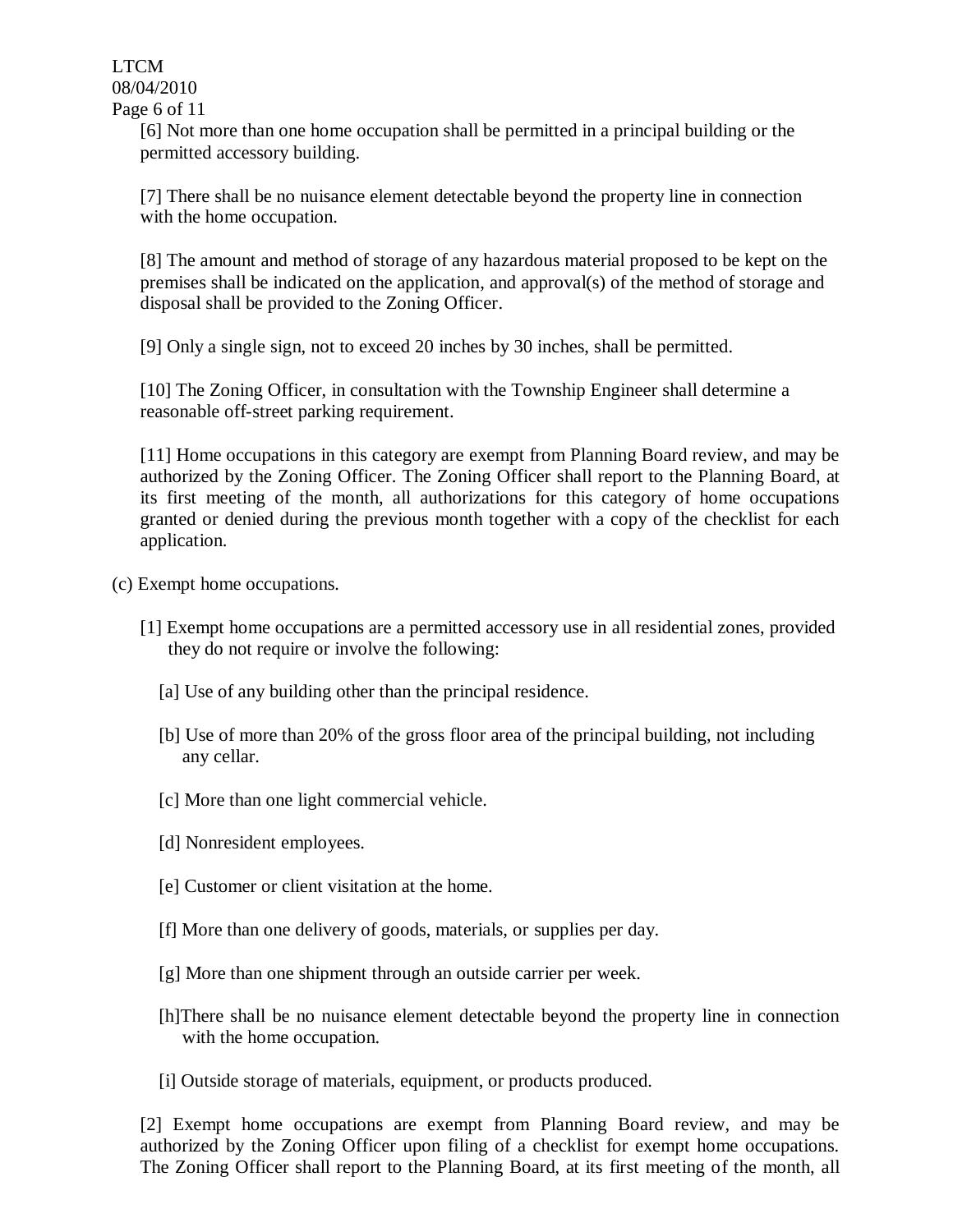LTCM 08/04/2010

Page 7 of 11

authorizations for exempt home occupations granted or denied during the previous month together with a copy of the checklist for each application.

(c) The checklist referred to under home occupations, exempt, shall be in affidavit form and duly notarized as follows:

Editor's Note: The Checklist for Exempt Home Occupations is included at the end of this chapter.

### **NOW, THEREFORE, BE IT FURTHER ORDAINED** that:

1. All ordinances or portions of ordinances which are inconsistent with this Ordinance shall be repealed as to their inconsistencies only.

2. If any provision or paragraph of this Ordinance shall be held invalid by any court of competent jurisdiction, the same shall not affect the other provisions or paragraphs of this Ordinance, except so far as the provision or paragraph so declared invalid shall be separable from the remainder or any portion thereof.

#### **Ordinance 2010-11- Public Hearing**

*Motion by Mr. Piazza, seconded by Mr. Morrison and carried by unanimous favorable roll call vote,*  the public hearing for Ordnance No. 2010-11 was opened.

Mr. Anthony Casale inquired on what changes were made in amending the ordinance.

*Motion by Mr. Piazza, seconded by Mr. Wunder and carried by favorable roll call vote, the*  Township Committee closed the public comments portion of the meeting.

*Motion by Ms. Schriver, seconded by Mr. Wunder and carried by unanimous favorable call vote, the*  Township Committee adopted Ordinance No. 2010-11 as written below.

### **TOWNSHIP OF LEBANON COUNTY OF HUNTERDON STATE OF NEW JERSEY ORDINANCE NO. 2010-11 AN ORDINANCE TO AMEND THE REVISED GENERAL ORDINANCE OF THE TOWNSHIP OF LEBANON, COUNTY OF HUNTERDON, STATE OF NEW JERSEY, AND MORE SPECIFICALLY CHAPTER 45( LAND USE PROCEDURES)**

**BE IT ORDAINED,** by the Township Committee of the Township of Lebanon, in the County of Hunterdon and State of New Jersey that:

 **Section 1.** Section 20 of Chapter 45, (Ordinance 45-20), entitled "Time Limits for Further Action", is hereby amended to read as follows:

 **A.** If the variance is granted or the issuance of a permit is finally approved or other action by the appellant or applicant is authorized, the necessary permit shall be secured and the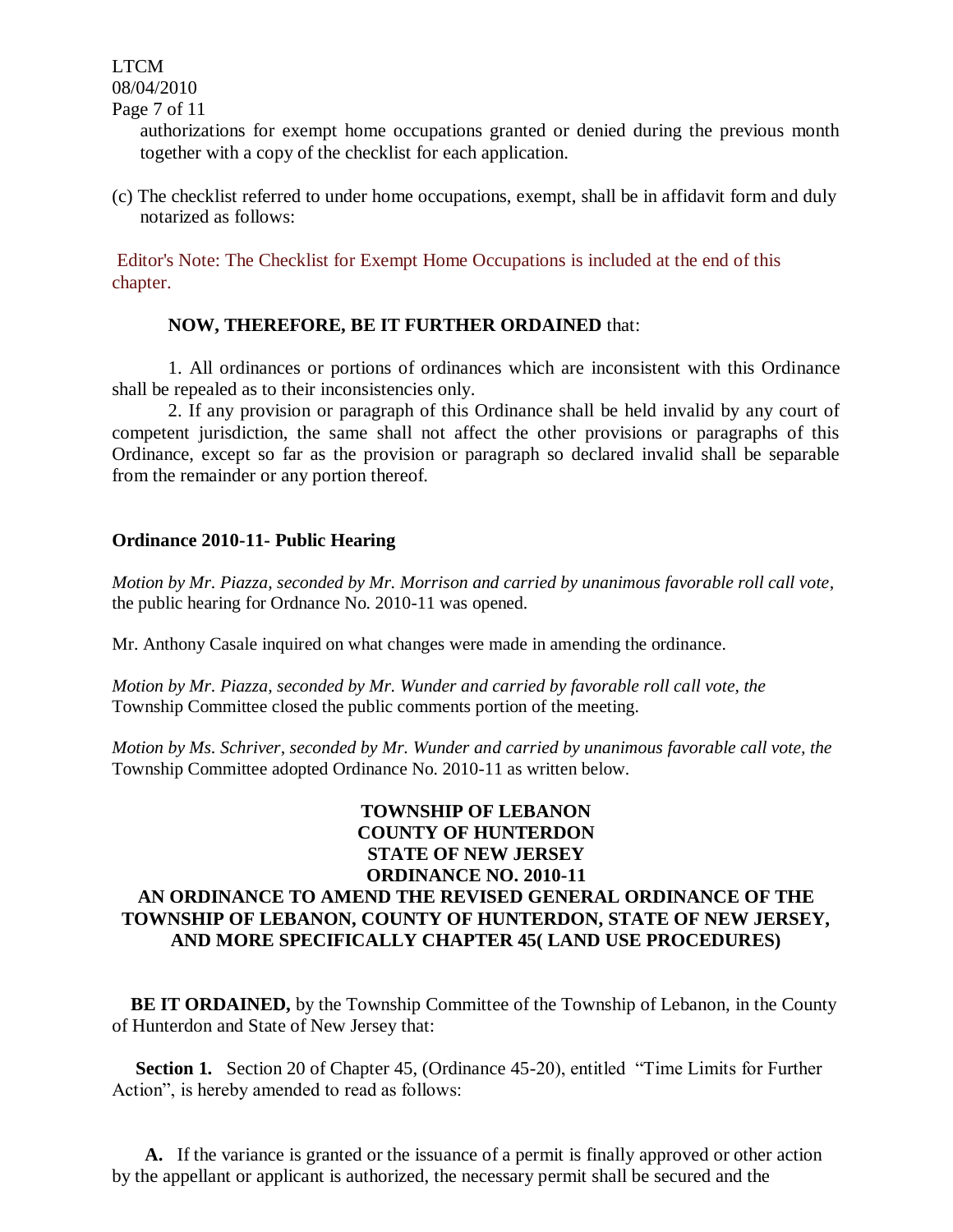LTCM 08/04/2010 Page 8 of 11

authorized action of construction begun within eighteen (18) months after the date when the variance is finally granted or the issuance of the permit is finally approved or the other action by the appellant or applicant is authorized, and the structure, building or alteration (as the case may be) shall be completed within two (2) years of the date of adoption of the resolution of approval. For good cause, the Board of Adjustment may, upon application in writing stating the reasons therefore, extend either the six month period or the two year periods. The written application for the extension shall be filed wit the Board Secretary prior to the expiration of the eighteen month or two year period, as applicable.

**B.** Should the appellant or applicant fail to obtain the necessary permit or permits within such eighteen month period, or having obtainedthe same, should he fail to commence work thereunder within such eighteen (18) month period, it shall be conclusively presumed that the appellant or applicant has waived, withdrawn and abandoned his appeal or his application and all permissions, permits and variances granted shall be deemed automatically rescinded by the Board of Adjustment.

 **C.** Should the appellant or applicant commence construction or alteration within said eighteen month period, but should fail to complete such construction or alteration within said two year period, the Board of Adjustment may, upon 10 days' notice in writing, rescind or revoke the granted variance, or the issuance of the permit or permits,

Or other action authorized to the appellant or applicant, if the Board of Adjustment finds that no good cause appears for the failure to complete the construction or alteration within such two year period, and if the Board of Adjustment further finds that conditions have altered or changed in the time period since the granting of the variance, appeal , permit or action, that revocation or rescission of the action is justified.

**Section 2.** This ordinance shall take effect following passage and publication in accordance with the laws of the State of New Jersey.

#### **Ordinance No. 2010-12- Introduction**

*Motion by Mr. Piazza, seconded by Mr. Morrison and carried by unanimous favorable roll call vote,*  the Township Committee introduced Ordinance No. 2010-12. (As entitled below).

TOWNSHIP OF LEBANON COUNTY OF HUNTERDON STATE OF NEW JERSEY ORDINANCE NO. 2010-12 BOND ORDINANCE TO AUTHORIZE THE MAKING OF VARIOUS PUBLIC IMPROVEMENTS AND THE ACQUISITION OF NEW ADDITIONAL OR REPLACEMENT EQUIPMENT AND MACHINERY AND A NEW AUTOMOTIVE VEHICLE, INCLUDING ORIGINAL APPARATUS AND EQUIPMENT, IN, BY AND FOR THE TOWNSHIP OF LEBANON, IN THE COUNTY OF HUNTERDON, STATE OF NEW JERSEY, TO APPROPRIATE THE SUM OF \$840,000 TO PAY THE COST THEREOF, TO MAKE A DOWN PAYMENT, TO AUTHORIZE THE ISSUANCE OF BONDS TO FINANCE SUCH APPROPRIATION AND TO PROVIDE FOR THE ISSUANCE OF BOND ANTICIPATION NOTES IN ANTICIPATION OF THE ISSUANCE OF SUCH BONDS.

#### **Public Hearing to be held on September 1, 2010**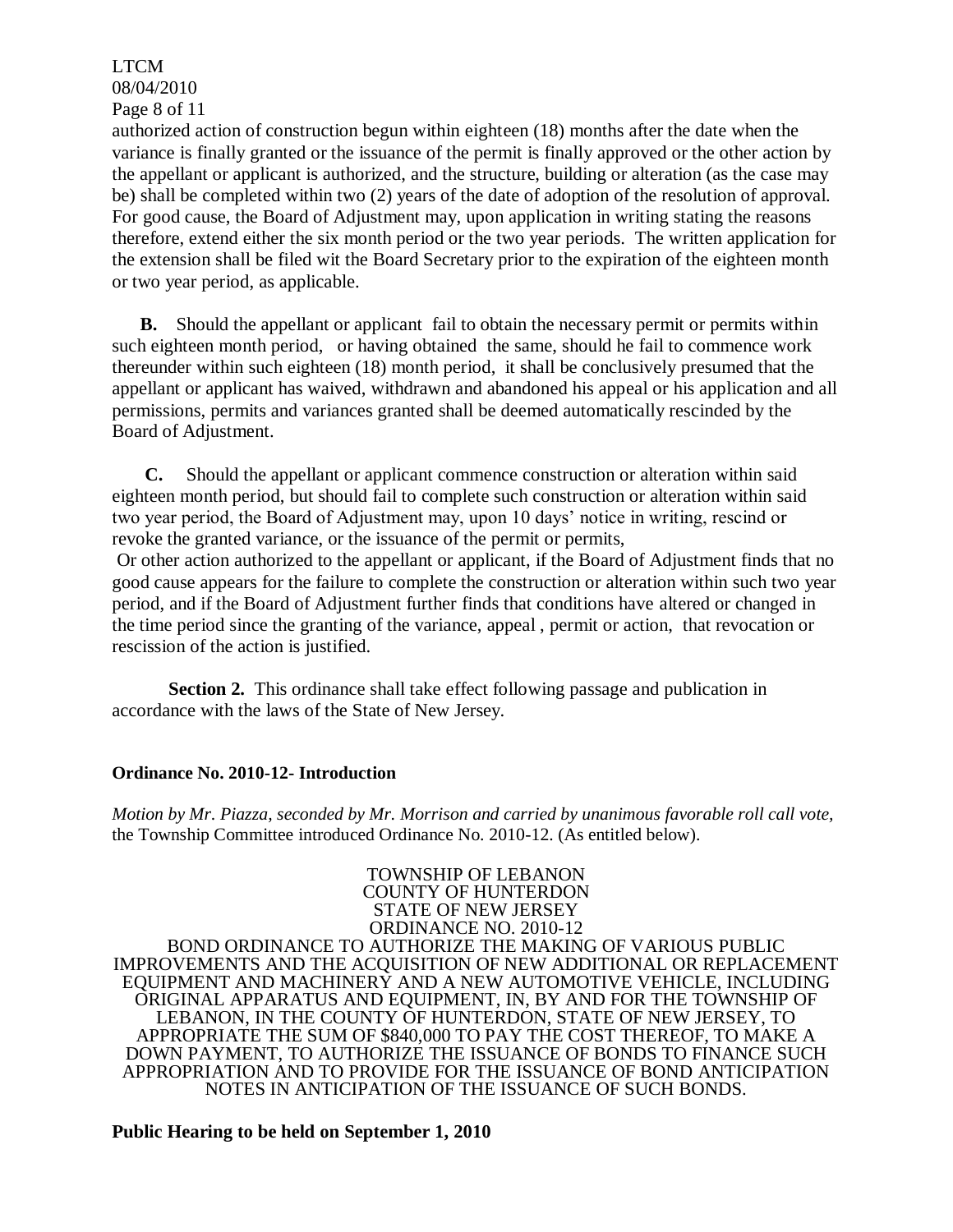### LTCM 08/04/2010 Page 9 of 11 **OLD BUSINESS**

### **Mr. John Locker – County Route 513**

Mr. John Locker of County Route 513 was in attendance to address the Township Committee with concerns he has with the speed limit on County Route 513. Mr. Locker stated that there have been three motor vehicle related deaths on Route 513 in recent months. He feels that if the speed limit is lowered it will help to avoid such incidents.

The Township Committee stated that Route 513 is a county road and any changes in the speed limits must be made by the County Freeholders. The Township Police Chief had a speed study conducted and determined that the present speed limit is adequate based on road conditions etc. Ms. Schriver stated that the problem is not the speed limit but the drivers. Mr. Piazza suggested that Mr. Locker obtain the police records to provide to the Freeholders for their consideration.

### **Approve Notice To Proceed with Township Garage Project – Authorize Mayor to Sign**

*Motion by Ms. Schriver, seconded by Mr. Piazza and carried by unanimous favorable roll call* vote, the Township Committee approved the Notice to Proceed with the Township Garage Project and authorized the Mayor and Clerk to sign.

### **NEW BUSINESS**

### **Hunterdon County Soil Conservation District – Application/Soil Erosion and Sediment Control**

*Motion by Mr. Piazza, seconded by Mr. Wunder and carried by unanimous favorable roll call* vote, the Township Committee approved the Hunterdon County Soil Conservation District Application/Soil Erosion and Sediment Control for the Township Garage Project and authorized the Mayor to sign.

#### **Applied Earth Solutions Inc. – Request to Access Bunnvale Library Property**

*Motion by Ms. Schriver, seconded by Mr. Wunder and carried by unanimous favorable roll call* vote, the Township Committee approved Applied Earth Solutions Inc. request to access the Bunnvale Library property to conduct soil/well testing due to contamination on an adjacent property.

#### **NJ Dept. of Agriculture – Request to Conduct Gypsy Moth Egg Mass Surveys**

*Motion by Ms. Schriver, seconded by Mr. Piazza and carried by unanimous favorable roll call* vote, the Township Committee approved the NJ Dept. of Agriculture request to Conduct Gypsy Moth Egg Mass Surveys in Lebanon Township.

#### **Approve Raffle Applications – St. John Neumann Church – 11/06/2010 & 12/05/2010**

*Motion by Mr. Morrison, seconded by Mr. Piazza and carried by unanimous favorable roll call* vote, the Township Committee approved St. John Neumann Church –  $11/06/2010 \& 12/05/2010$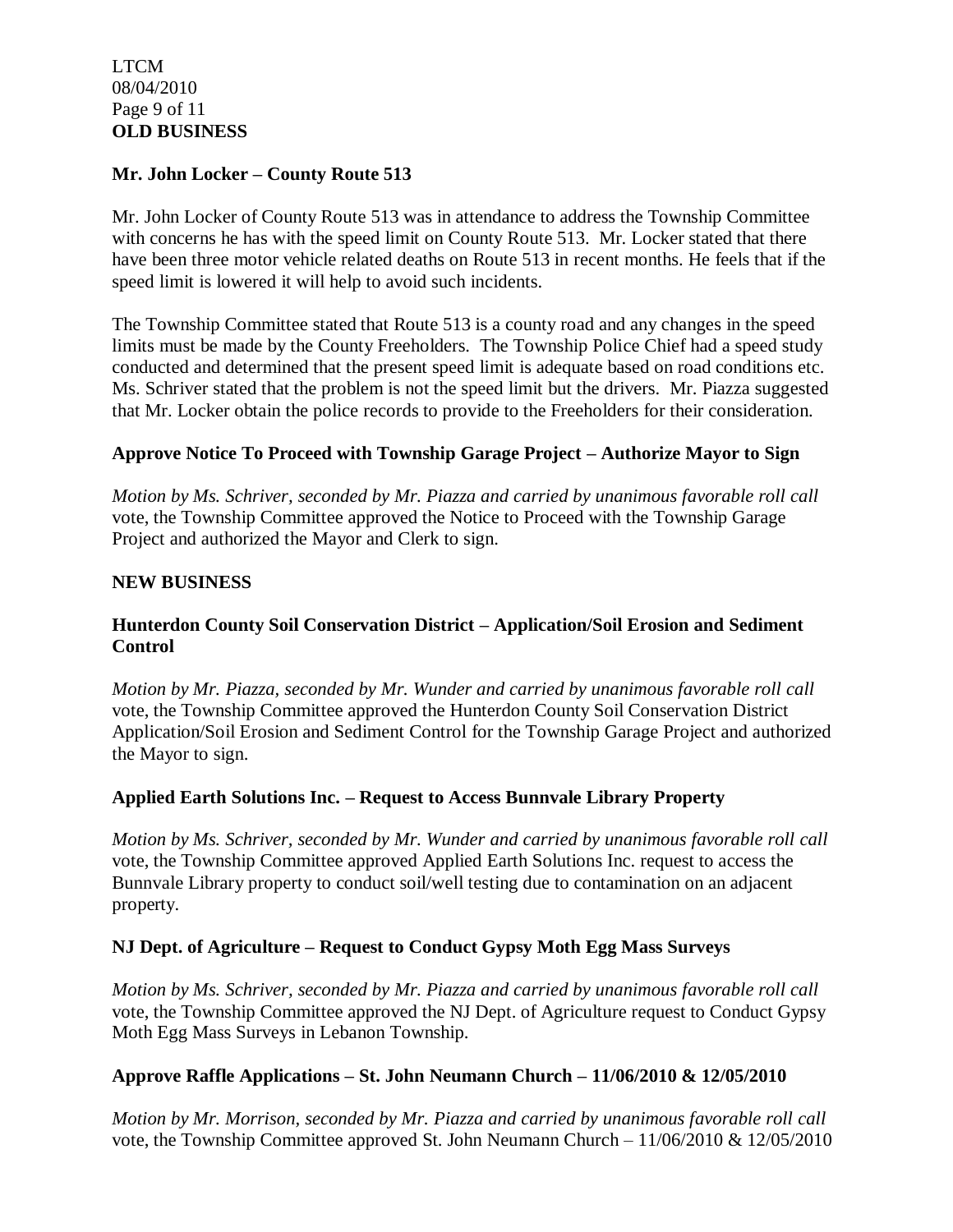### LTCM 08/04/2010 Page 10 of 11 **Approve Raffle Applications – Voorhees Viking Victory Club-50/50 5 Football Games**

*Motion by Ms. Schriver, seconded by Mr. Piazza and carried by unanimous favorable roll call* vote, the Township Committee approved Raffle Applications for the Voorhees Viking Victory Club-50/50 which entails 5 Football Games.

## **Approve Raffle Applications – Lebanon Township Memorial Park – 2 Applications for 09/18/10**

*Motion by Mr. Piazza, seconded by Mr. Morrison and carried by unanimous favorable roll call* vote, the Township Committee approved 2 Raffle Applications for the Lebanon Township Memorial Park Committee for the A Day in the Park event to be held on September 18, 2010.

### **Approve Social Affair Permit – A Day in the Park**

*Motion by Ms. Schriver, seconded by Mr. Wunder and carried by unanimous favorable roll call*  vote, the Township Committee approved a Social Affair Permit for the A Day in the Park event to be held on September 18, 2010.

# **PRESENTATION OF VOUCHERS**

Committee Members provided a description of vouchers exceeding \$1,000.00.

*Motion by Ms. Schriver, seconded by Mr. Wunder and carried by unanimous favorable roll call* vote, the Township Committee approved the August 4, 2010 bill list in the amount of \$2,062,032.78**.**

### **CORRESPONDENCE**

- a. Tax Collector's Report for the Month of July 2010
- b. Lebanon Township School District Invitation to Tour Schools August 31, 2010
- c. Council on Affordable Housing Petition for Substantive Certification Missing Items
- d. SS. Peter & Paul R. C. Church 4 Day Walking Pilgrimage
- e. Statewide Loss Control Visit Summary

### **PUBLIC COMMENTS**

*Motion by Mr. Piazza, seconded by Ms. Schriver and carried by unanimous favorable roll call*  vote, the Township Committee opened the Public Comment portion of the meeting.

Mr. Ron Milkowski inquired on the Library taxes being paid to the County annually and said that if the Township is also paying toward the Bunnvale Library maybe the Township is duplicating payments for a service for the residents.

Mr. Anthony Casale asked about Planner Mike Bolan's payment listed on the voucher list. Greg stated that the charge is relative to the grant, however, the Township has to pay first then we are reimbursed by the Highlands.